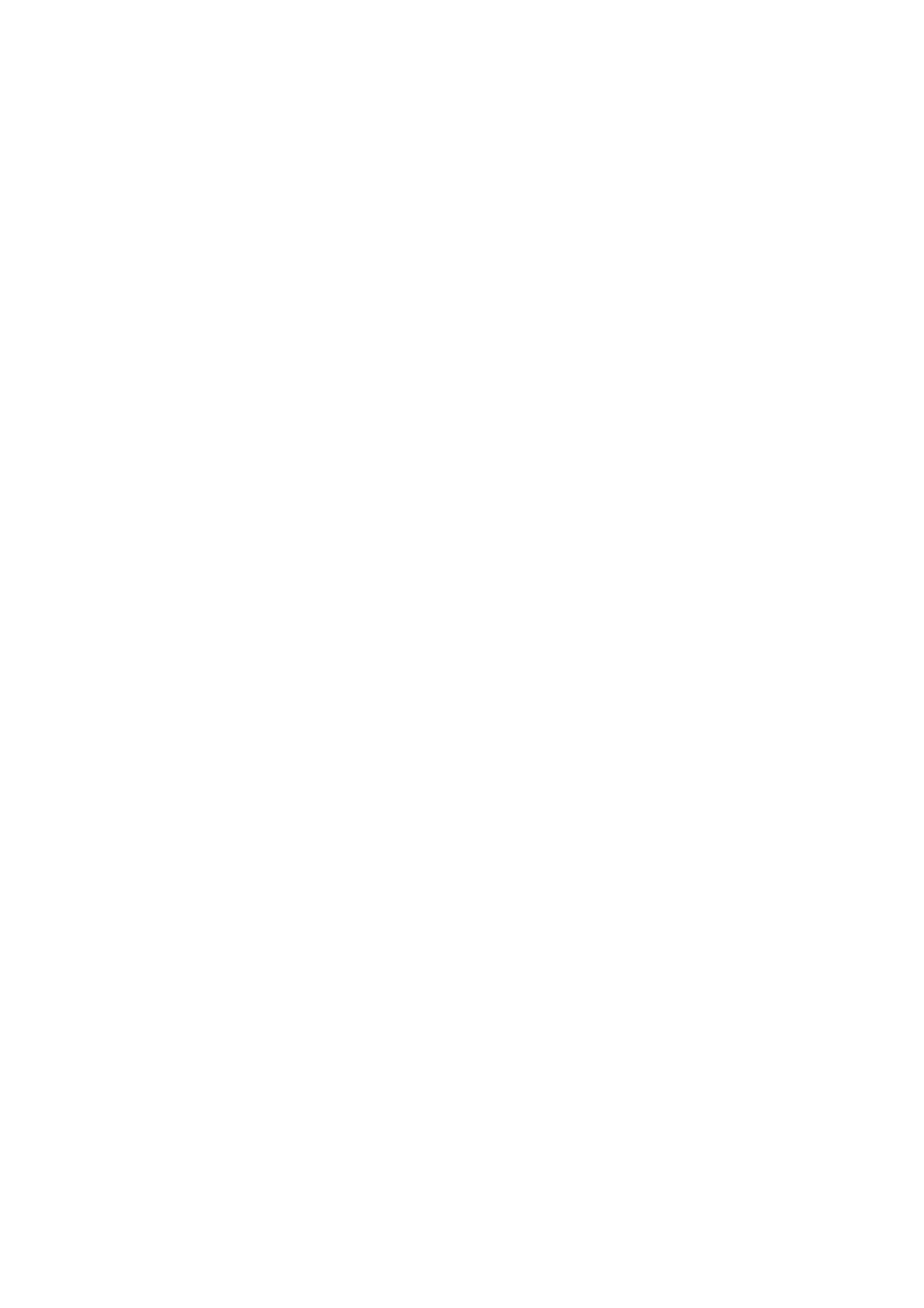## **JUNIOR EUROPEAN CHAMPIONSHIPS (GR/FS/WW) CHAMPIONNATS D'EUROPE JUNIOR (GR/LL/LF)**

## **ROMA (ITA), 30.07-05.08.2018**

| <b>PROGRAM / PROGRAMME</b>         |             |                                                                                   |  |  |
|------------------------------------|-------------|-----------------------------------------------------------------------------------|--|--|
| Friday / Vendredi                  |             | Arrival of the referees                                                           |  |  |
| 27.07.2018                         |             | Arrivée des arbirtes                                                              |  |  |
|                                    | 09.00-18.00 | Referees' course - Level 3 and 4                                                  |  |  |
| Saturday / Samedi                  |             | Stage pour arbitres - niveau 3 et 4                                               |  |  |
| 28.07.2018                         |             | Arrival of the delegations                                                        |  |  |
|                                    |             | Arrivée des délégations<br>Referees' course - Level 3 and 4                       |  |  |
|                                    | 09.00-17.00 | Stage pour arbitres - niveau 3 et 4                                               |  |  |
|                                    |             | Final entries for GR - 55-63-77-87-130kg                                          |  |  |
|                                    | Till 12.00  | Inscriptions définitives pour GR - 55-63-77-87-130 kg                             |  |  |
| Sunday / Dimanche                  |             | Technical conference - all teams                                                  |  |  |
| 29.07.2018                         | 16.30-17.00 | Conférence technique - toutes les équipes                                         |  |  |
|                                    | 17.00       | Draw GR - 55-63-77-87-130kg                                                       |  |  |
|                                    |             | Tirage GR - 55-63-77-87-130kg                                                     |  |  |
|                                    | 17.00       | Referees' Consultation                                                            |  |  |
|                                    |             | Consultation des arbitres                                                         |  |  |
|                                    | 08.30-09.00 | I Medical examination & Weigh-in GR - 55-63-77-87-130kg                           |  |  |
|                                    |             | I Examen médical & Pesée GR - 55-63-77-87-130kg                                   |  |  |
|                                    | 10.30-15.00 | Qualification rounds GR - 55-63-77-87-130kg                                       |  |  |
|                                    |             | Tours éliminatoires GR - 55-63-77-87-130kg                                        |  |  |
| Monday / Lundi                     | Till 12.00  | Final entries $GR - 60-67-72-82-97kg$                                             |  |  |
| 30.07.2018                         |             | Inscriptions définitives pour GR - 60-67-72-82-97kg                               |  |  |
|                                    | 15.00       | Draw GR - 60-67-72-82-97kg                                                        |  |  |
|                                    |             | Tirage GR - 60-67-72-82-97kg<br>Semi Final GR - 55-63-77-87-130kg                 |  |  |
|                                    | 18.00-19.30 | Demi Finale GR - 55-63-77-87-130kg                                                |  |  |
|                                    |             | Il Weigh-in GR - 55-63-77-87-130kg                                                |  |  |
|                                    | 08.30-08.45 | Il Pesée GR - 55-63-77-87-130kg                                                   |  |  |
|                                    | 08.45-09.15 | I Medical Examination & Weigh-in GR - 60-67-72-82-97kg                            |  |  |
|                                    |             | I Examen médical & pesée GR - 60-67-72-82-97kg                                    |  |  |
|                                    |             | Qualification rounds GR - 60-67-72-82-97kg                                        |  |  |
|                                    | 10.30-15.00 | Tours éliminatoires GR - 60-67-72-82-97kg                                         |  |  |
|                                    | 10.30-15.00 | Repechage GR - 55-63-77-87-130kg                                                  |  |  |
|                                    |             | Repechages GR - 55-63-77-87-130kg                                                 |  |  |
| Tuesday / Mardi                    | Till 12.00  | Final entries for $WW - 50 - 55 - 59 - 68 - 76$ kg                                |  |  |
| 31.07.2018                         |             | Inscriptions définitives pour LF - 50-55-59-68-76kg                               |  |  |
|                                    | 15.00       | Draw WW - 50-55-59-68-76kg                                                        |  |  |
|                                    |             | Tirage LF - 50-55-59-68-76kg                                                      |  |  |
|                                    | 16.45-17.15 | <b>Opening Ceremony</b>                                                           |  |  |
|                                    |             | Cérémonie d'ouverture                                                             |  |  |
|                                    | 17.15-18.00 | Semi Final GR - 60-67-72-82-97kg<br>Demi Finale GR - 60-67-72-82-97kg             |  |  |
|                                    | 18.00-20.30 | Finals GR - 55-63-77-87-130kg                                                     |  |  |
|                                    |             | Finales GR - 55-63-77-87-130kg                                                    |  |  |
|                                    |             | Award ceremonies / Cérémonies protocolaires                                       |  |  |
|                                    |             | Il Weigh-in GR - 60-67-72-82-97kg                                                 |  |  |
|                                    | 08.30-08.45 | Il Pesée GR - 60-67-72-82-97kg                                                    |  |  |
|                                    |             | I Medical examination & Weigh-in WW - 50-55-59-68-76kg                            |  |  |
|                                    | 08.45-09.15 | I Examen médical & Pesée LF - 50-55-59-68-76kg                                    |  |  |
|                                    |             |                                                                                   |  |  |
| Wednesday / Mercredi<br>01.08.2018 | 10.30-13.30 | Qualification rounds WW - 50-55-59-68-76kg                                        |  |  |
|                                    |             | Tours éliminatoires LF - 50-55-59-68-76kg                                         |  |  |
|                                    | 10.30-13.30 | Repechage GR - 60-67-72-82-97kg                                                   |  |  |
|                                    |             | Repechages GR - 60-67-72-82-97kg                                                  |  |  |
|                                    | Till 12.00  | Final entries for WW $-53-57-62-65-72kg$                                          |  |  |
|                                    | 13.30       | Inscriptions définitives pour LF - 53-57-62-65-72kg<br>Draw WW - 53-57-62-65-72kg |  |  |
|                                    |             | Tirage LF - 53-57-62-65-72kg                                                      |  |  |
|                                    |             | Semi Final WW - 50-55-59-68-76kg                                                  |  |  |
|                                    | 17.15-18.00 | Demi-finale LF - 50-55-59-68-76kg                                                 |  |  |